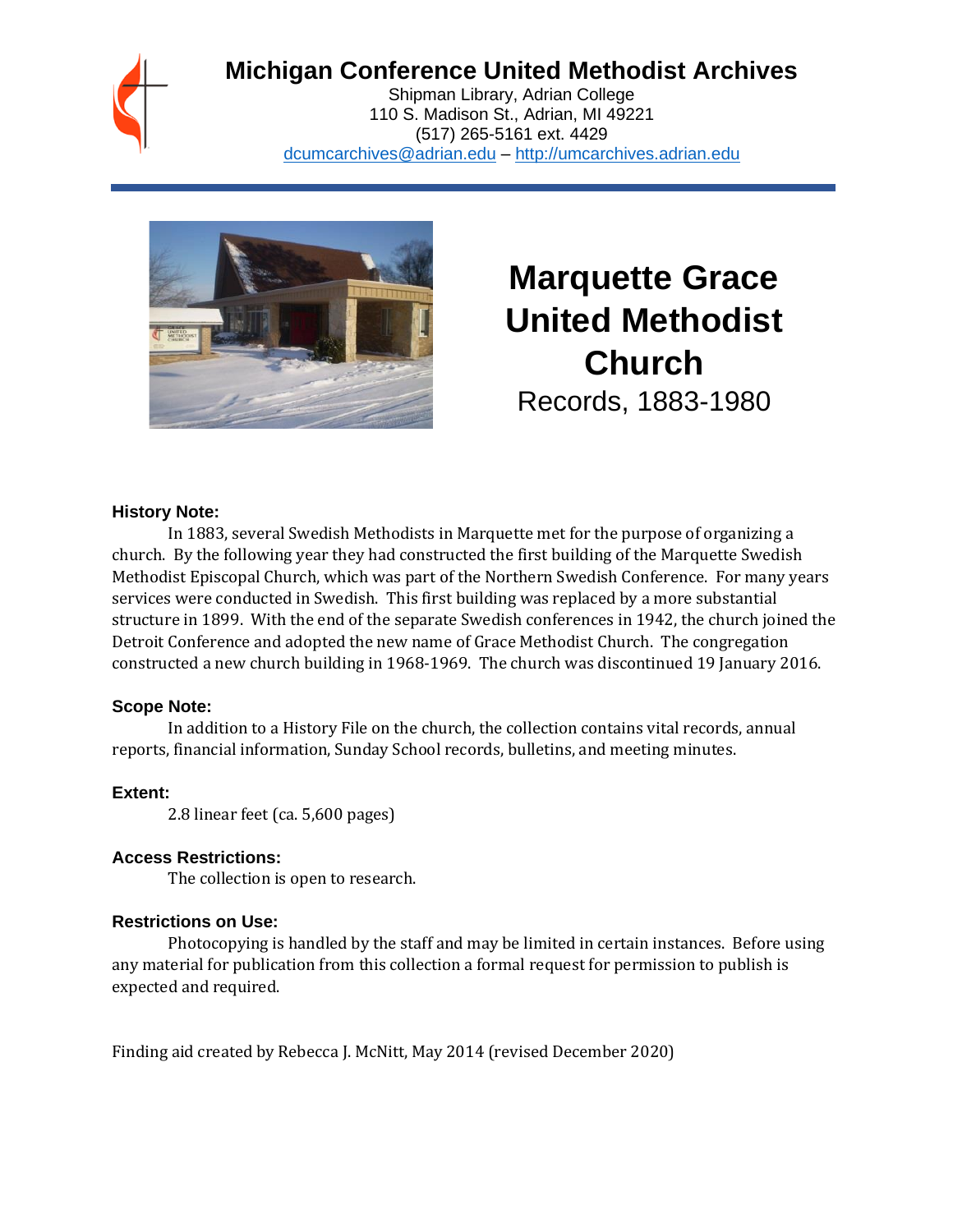### **Appointments List**

- 1882-1883: Samuel L. Carlander
- 1883-1884: C.O. Carlson
- 1884-1885: J.A. Forsberg
- 1885-1886: Lars G. Edgren
- 1886-1887: John A. Palmquist
- 1887-1888: Felip G. Bark
- 1888-1889: C.J. Carlson
- 1889-1890: F. Gustafson
- 1890-1891: Swante A. Lindeberg
- 1891-1894: Solomon Lundberg
- 1894-1895: Carl J. Berggren
- 1895-1898: Axel J. Anderson
- 1898-1900: Klas/Klaus Akerman
- 1900-1902: Otto W. Carlson
- 1902-1905: Klas/Klaus Akerman
- 1905-1907: Carl J. Rosenquist
- 1907-1935: Knut M. Wilkins
- 1935-1938: Nels W. Bard
- 1938-1944: Henry M. Swan
- 1944-1950: Carroll Wilbur Egeland
- 1950-1952[: Konstantin Wipp](http://umcarchives.adrian.edu/clergy/wippk.php)
- 1952-1954: Vernon S. Blackwell
- 1954-1959: Edgar Maxwell Smith
- 1959-1967: Knut O. Savareid
- 1967-1972: George E. Spencer
- 1972-1982: King W. Hanna
- 1982-1986: James R. Balfour II
- 1986-1993: J. Douglas Paterson
- 1993-2009: Charles H. West
- 2009-2010: Nicholas W. Scroggins
- 2010-March 2014: Kim D. Spencer
- 2014-January 2016: Christopher P. Hintz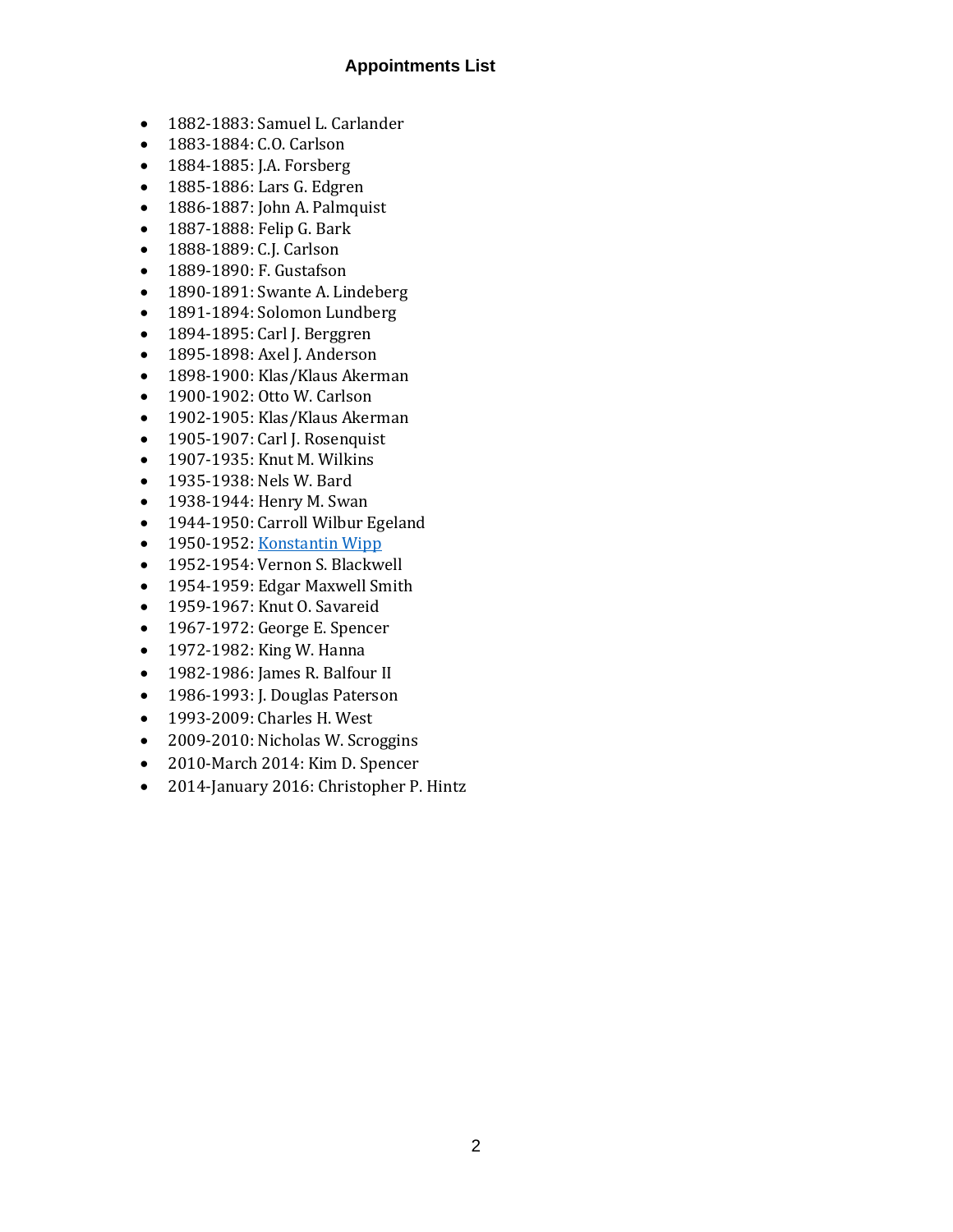## **Contents List**

**Container Contents**

#### **Box 1 Marquette Grace**

- Annual Conference Pastor's Report
	- $o$  1936-1939
	- o 1942
	- o 1953; 1955-1958
- Articles of Incorporation, 1885
- Attendance and Collection (in Swedish)
	- o 1909-1911
	- o 1914-1917
	- o 1918-1921

#### **Box 2 Marquette Grace**

- Bonds and Mortgages, 1900-1907
- Brotherhood Men's Club Minutes, 1950-1965
- Bulletins (scattered 1936-1969; 1980)
- Church Records
	- o Baptisms, Marriages, and Memberships, 1884-1902
	- o Membership Roll, 1920-1950
- Church Repair Bills, 1949
- Epworth League
	- o Clear Lake Camp
		- Income and Expenses, 1900-1942 (early records in Swedish)
		- Letters, 1938-1939
	- o Minutes, 1902-1906

## **Box 3 Marquette Grace**

- Epworth League
	- o Minutes, 1913-1920
- History File
- Income and Expenses, 1889-1911 (in Swedish)
- Insurance, 1926-1961
- Junior Choir Attendance Performance Record, 1944-1948
- Junior Epworth League Certificate, 1925
- Lake Michigammi Institute Registrations, 1932-1941
- Letters to Reverend Swan from Servicemen, 1942-1944
- Methodist Brotherhood Certificate, 1937
- Methodist Men Annual Report, 1960-1962
- Missionary Meeting Minutes, 1938-1949
- Mortgage "Emil Bracker", 1889
- Mortgage and Board of Mission, Warranty Deed "Amelia Smith", 1900
- Mortgage, Bonds, and Payment Books, 1893-1895
- Newspapers, 1899 (in Swedish)
- Offerings and Collections, 1883-1909 (in Swedish)